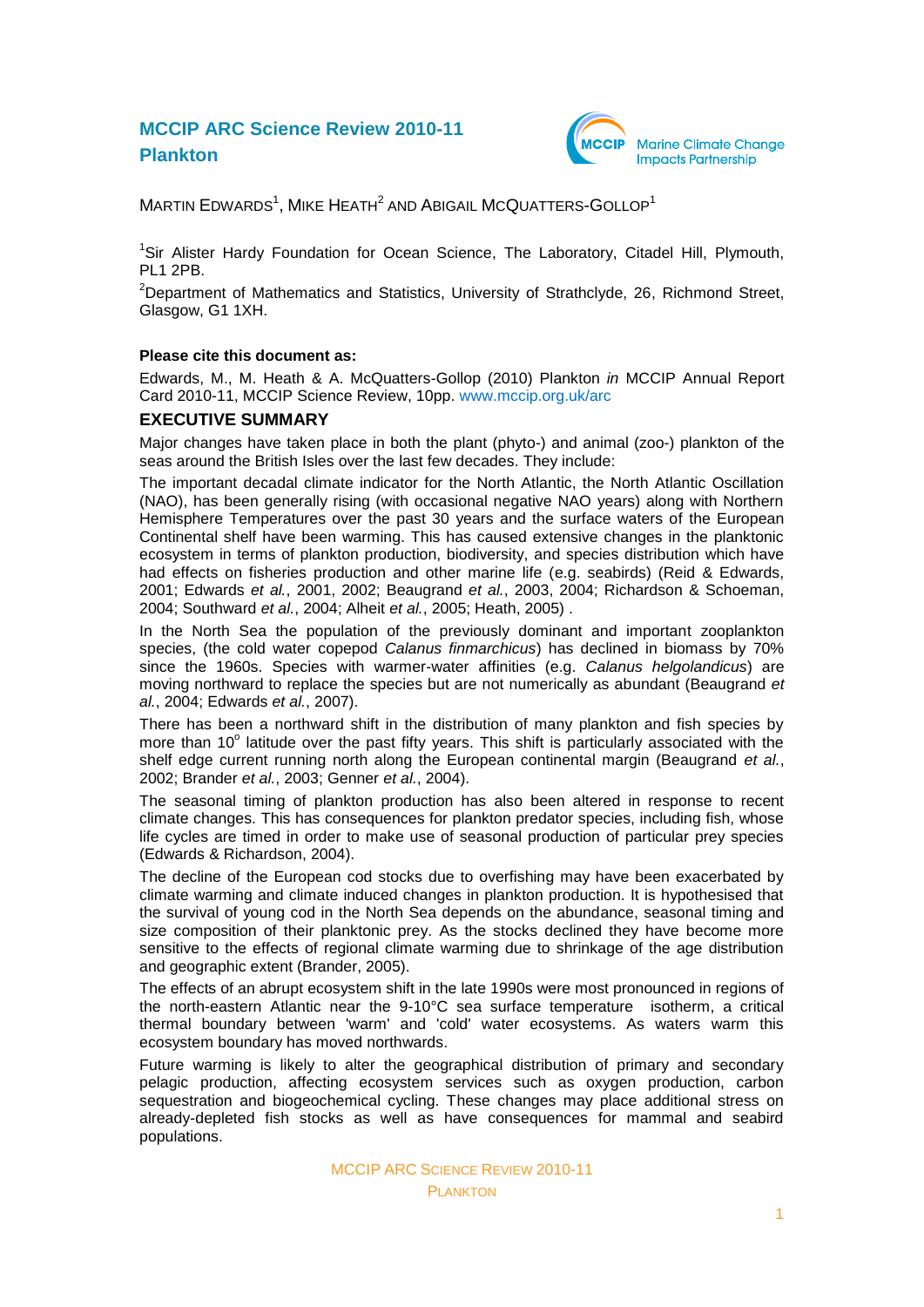## **FULL REVIEW**

### **1. What is already happening?**

Plankton are at the base of the food chain and are the source of food for all other marine organisms. The carrying capacity of ecosystems in terms of the size of fish resources and recruitment to individual stocks is highly dependent on variations in the abundance, timing and composition of the plankton. These organisms also play a crucial role in climate change through the export from the atmosphere of the important greenhouse gas  $CO<sub>2</sub>$  to the deep ocean by carbon sequestration in what is known as the 'biological pump'. Without this process concentrations of  $CO<sub>2</sub>$  would be much higher in the atmosphere and the climate of the world would be much warmer.

In Northern European Seas and waters surrounding the British Isles changes in both plant (phyto-) and animal (zoo-) plankton species and communities have been associated with Northern Hemisphere Temperature (NHT) trends and variations in the North Atlantic Oscillation (NAO) index (Edwards *et al.*, 2001; Beaugrand & Reid, 2003). These responses have included changes in species distributions and abundance (Beaugrand *et al.* 2002), the occurrence of sub-tropical species in temperate waters, changes in overall phytoplankton biomass and seasonal length (Edwards *et al.*, 2001), changes in the North Sea ecosystem (Reid & Edwards, 2001; Edwards *et al.*, 2002; Beaugrand 2004), community shifts, phenological changes (timing of life-history events) and changes in species interactions (Edwards & Richardson, 2004). These major changes in the plankton, primarily caused by regional climate warming, have had important impacts on other higher trophic levels (e.g. fish, seabirds). Future warming is likely to alter the geographical distribution of primary and secondary plankton production (0-5 yrs), affecting ecosystem services such as oxygen production, carbon sequestration and biogeochemical cycling (20- 50 yrs). Ocean acidification may become a problem in the future (50-100 yrs).

The observed changes have been significantly linked to regional hydro-climatic variability (SST, salinity, oceanic inflow, wind strength and direction, nutrients and water column stability) that is associated with regional climate warming, the North Atlantic Oscillation and in particular Northern Hemisphere Temperature. It is the significant statistical association with the latter index of hemispheric warming that suggests that the changes are a regional response to global warming. The observations summarised in the executive summary primarily come from the Continuous Plankton Recorder (CPR) survey which spans over 75 years, but are confirmed by other single point time series such as that collected at Helgoland and through intercomparison with satellite measurements.

Other factors such as eutrophication, fisheries and future acidification may also contribute to plankton variability, but they are believed at present, by general consensus, to be less important than hydro-climatic forcing at large regional scales. However, eutrophication may be a problem at local-scales (Edwards *et al.*, 2006) in certain areas and acidification may be a serious problem in the future if planktonic organisms are unable to adapt fast enough to the changing environment. Little is known of the adaptive capacities or phenotypic plasticity of plankton organisms; however, due to their fast regeneration times they may be able to adapt faster than other higher organisms (e.g. fish). There is some evidence from the southern North Sea that climate change might exacerbate eutrophication effects. In summary, at the ecoregional scale climate change is the dominant driver of long-term plankton trends.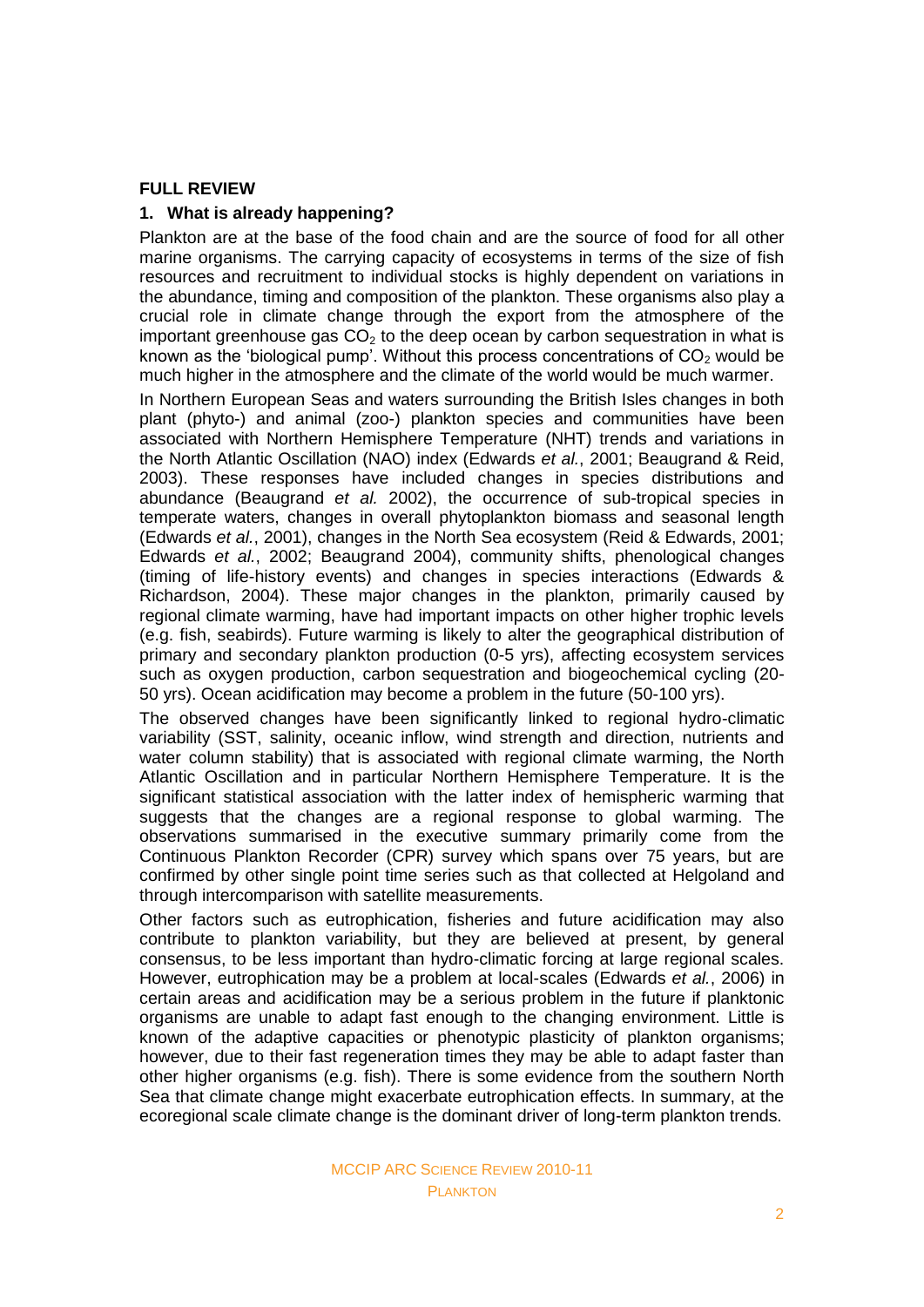### **North-East Atlantic Summary**

The CPR survey monitors plankton at the pan-oceanic scale and can provide insight into the state of phytoplankton and zooplankton at the regional level. At this regional scale, climate is the main driver of changes in the phyto and zooplankton communities. In the North-East Atlantic, surface isotherms are moving at a rapid rate, with the 10 °C isotherm moving northwards by approximately 22 km  $yr^{-1}$ . The 9-10 °C isotherm is a critical thermal boundary for North Atlantic marine ecosystems as it separates the boreal and temperate ecosystems (Beaugrand *et al.,* 2008). In the late 1990s parts of the North-East Atlantic underwent a climate-induced regime shift, the effects of which were most pronounced in regions with sea surface temperatures near the critical thermal boundary (Beaugrand *et al.,* 2008). During the last 50 years there has been northerly movement of warmer-water plankton by 10 degrees latitude in the North-East Atlantic and a similar retreat of colder-water plankton to the north (Beaugrand *et al.*, 2002). While mesozooplankton biomass is decreasing throughout the North-East Atlantic, there has been a northward-progressing shift in the increasing proportion of warm-water *Calanus helgolandicus* relative to that of its coldwater sister species *C. finmarchicus* (Reid *et al.,* 2003). There has also been rapid northward movement of the biodiversity of a key zooplankton group (calanoid copepods) during that time (Beaugrand *et al.*, 2002). According to the CPR's Phytoplankton Colour Index, there has been a considerable increase in phytoplankton biomass over the last two decades in certain areas of the North-East Atlantic and North Sea associated with changes in sea surface temperature (Edwards *et al.,* 2001). Since the regime shift, phenological changes have also been observed in North-East Atlantic phytoplankton. Although the phytoplankton spring bloom has remained relatively stable in time, the marine growing season has been extended, particularly in the summer months and to a lesser extent during winter, due to warming sea temperatures. However, many zooplankton taxa have moved forward in their seasonality, resulting in the seasonal occurrence of food for zooplankton and fish larvae being out of synchrony. This is turn may lead to trophic mismatch and failure of fish recruitment (Edwards and Richardson 2004).

In the North-East Atlantic, climate warming has been found to create hydroclimatic conditions particularly suitable to dinoflagellates (Edwards and Richardson, 2004); this phytoplankton functional group contains the majority of Harmful Algal Bloom (HAB) genera (Smayda, 1997). The bloom frequency of HAB genera around the British Isles appears to be related to climate-regulated changes in dinoflagellate abundance, with an increase during the 1980s regime shift and a decrease in frequency thereafter, a pattern consistent with changes observed throughout much of the North Sea (Edwards *et al.*, 2006). Decadal changes in spatial distribution of some HAB genera in the Northeast Atlantic and North Sea have also been recently linked to climatic influences such as warmer winter SST and changes in the NAO index (Edwards *et al.*, 2006). Ocean acidification has the potential to affect the process of calcification and therefore certain planktonic organisms (e.g. coccolithophores, foraminifera, pelagic molluscs) may be particularly vulnerable. Although ocean acidification may be a threat to calcareous plankton in the future, presently in the North Atlantic certain calcareous taxa recorded by the CPR are increasing in abundance, a trend associated with climate shifts in Northern Hemisphere temperature. See *MCCIP ARC Science Review 2010-11 Ocean Acidification* (Turley *et al*., 2010).

### MCCIP ARC SCIENCE REVIEW 2010-11 **PLANKTON**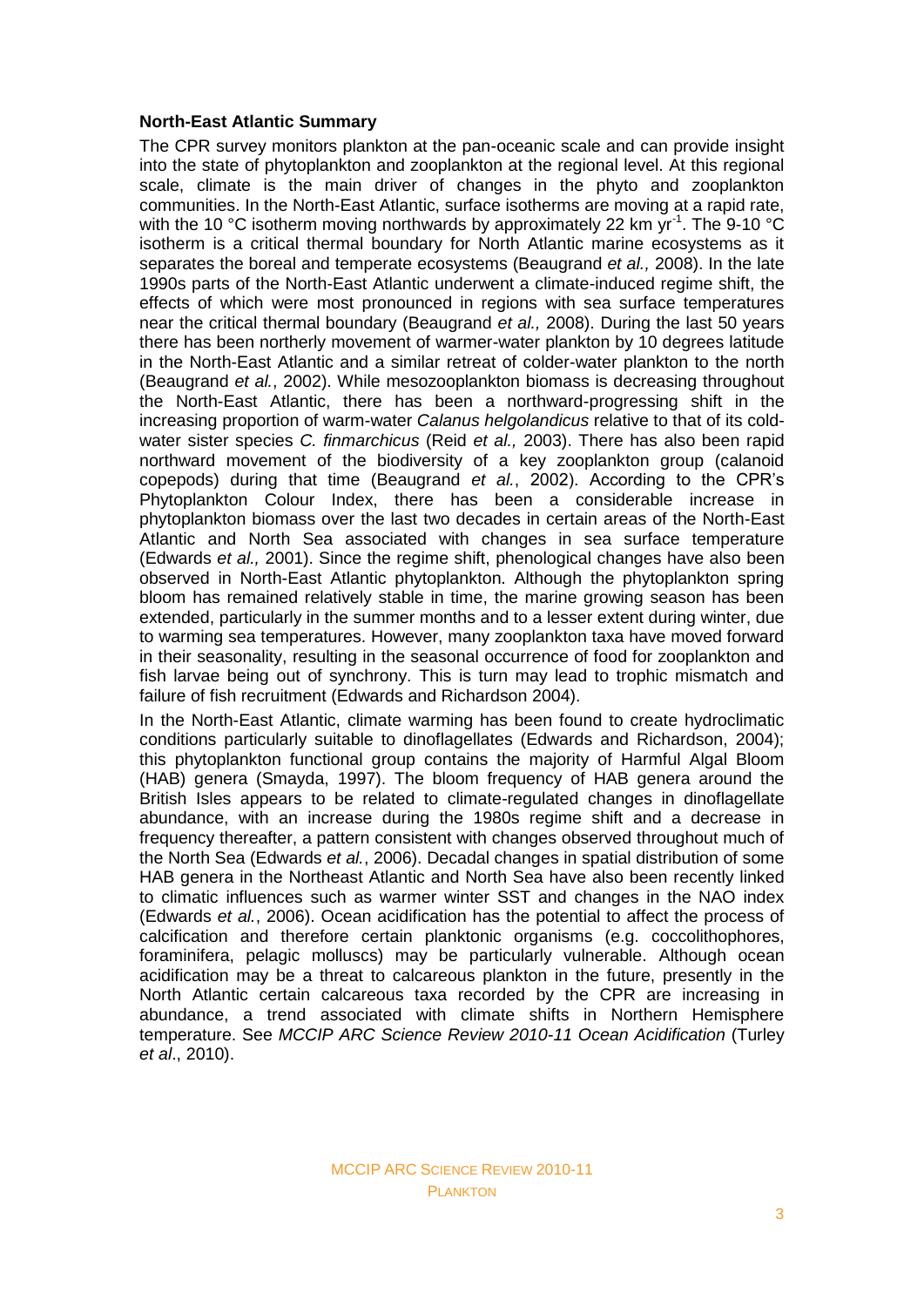Listed below are regional specificities in plankton state based on the Charting Progress 2 regions.

### **Northern North Sea (Region 1)**

The northern North Sea was, until recently, a cold-temperate boreal province. However, after the late 1980s regime shift, the northern North Sea is now a warmtemperate province. Plankton in the northern North Sea generally comprise Atlantic and offshore species as these waters are stratified during summer months. Copepods such as *Calanus finmarchicus* and *Metridia lucens* are typically found in this region. Larger sized phytoplankton measured at the Dove Time Series (DTS) station have undergone a significant change in biodiversity roughly centred on 1988- 1990. Prior to this, biodiversity had steadily declined since the start of the time series in 1971 before beginning a general increase from 1990 to the present day. Preliminary analyses indicate that the pre-1990 phase of the time series was more strongly influenced by the monthly North Atlantic Oscillation index, while post 1990 biodiversity patterns appear to have been more influenced by local sea surface temperature. This is interpreted as a shift from basin scale driving of biodiversity to an emergence of local climate as the most important environmental factor. The change in biodiversity coincides with an intrusion of warmer, more saline water into the North Sea in the late 1980s (Beaugrand, 2003) that appears to have persisted since then, reducing thermohaline stratification and the definition of frontal regions (Beare *et al.*, 2002).

Data from weekly plankton monitoring in the coastal north-western North Sea (off Stonehaven; Heath *et al.*, 1999a; Marine Scotland monitoring website) show large year-to-year differences in the importance of diatoms for the phytoplankton community. In 2006 and 2008 dinoflagellates were anomalously high in abundance whilst diatoms were low, and vice-versa in 2007 when, unusually, *Skeletonema* spp. formed a dense spring bloom off Stonehaven. Dinoflagellates of the genus Ceratium have steadily declined off Stonehaven since 1997, in line with the open northern North Sea. However, in marked contrast to the open northern North Sea, the copepod *Calanus finmarchicus* has increased in abundance by an order of magnitude between the late 1990s and 2008. The species was particularly abundant in 2006, 2007 and 2008, as was *Calanus helgolandicus*. It is unclear why the local trend in *C. finmarchicus* appears to be opposite to that predicted for the effect of climate change, and opposite to that in the wider northern North Sea where *C. helgolandicus* has increased in dominance.

The two *Calanus* species show different seasonal dynamics off Stonehaven: *C. finmarchicus* is carried into the area in the spring as late stage copepodites and produces one, maybe two generations of offspring, none of which survive through the winter locally. *C. helgolandicus* is also carried into the area as late stage copepodites, but in the autumn, and accumulates to large numbers in September which then decline rapidly so that the overwinter numbers are very low.

## **Southern North Sea (Region 2)**

The plankton community of the southern North Sea primarily consists of neritic and coastal species which are well-suited to the mixed waters of this region. Decapod larvae, along with copepod species such as *Centropages hamatus* and *Calanus helgolandicus*, are commonly found in the southern North Sea. Phytoplankton biomass is greater here than in the northern North Sea, and has been increasing since the 1988 regime shift. Although some localised coastal areas in this region may be affected by eutrophication, this is primarily a problem in the Continental region. For the most part changes in plankton in the southern North Sea are driven by climatic variability. Over the last few decades, climate warming in the southern North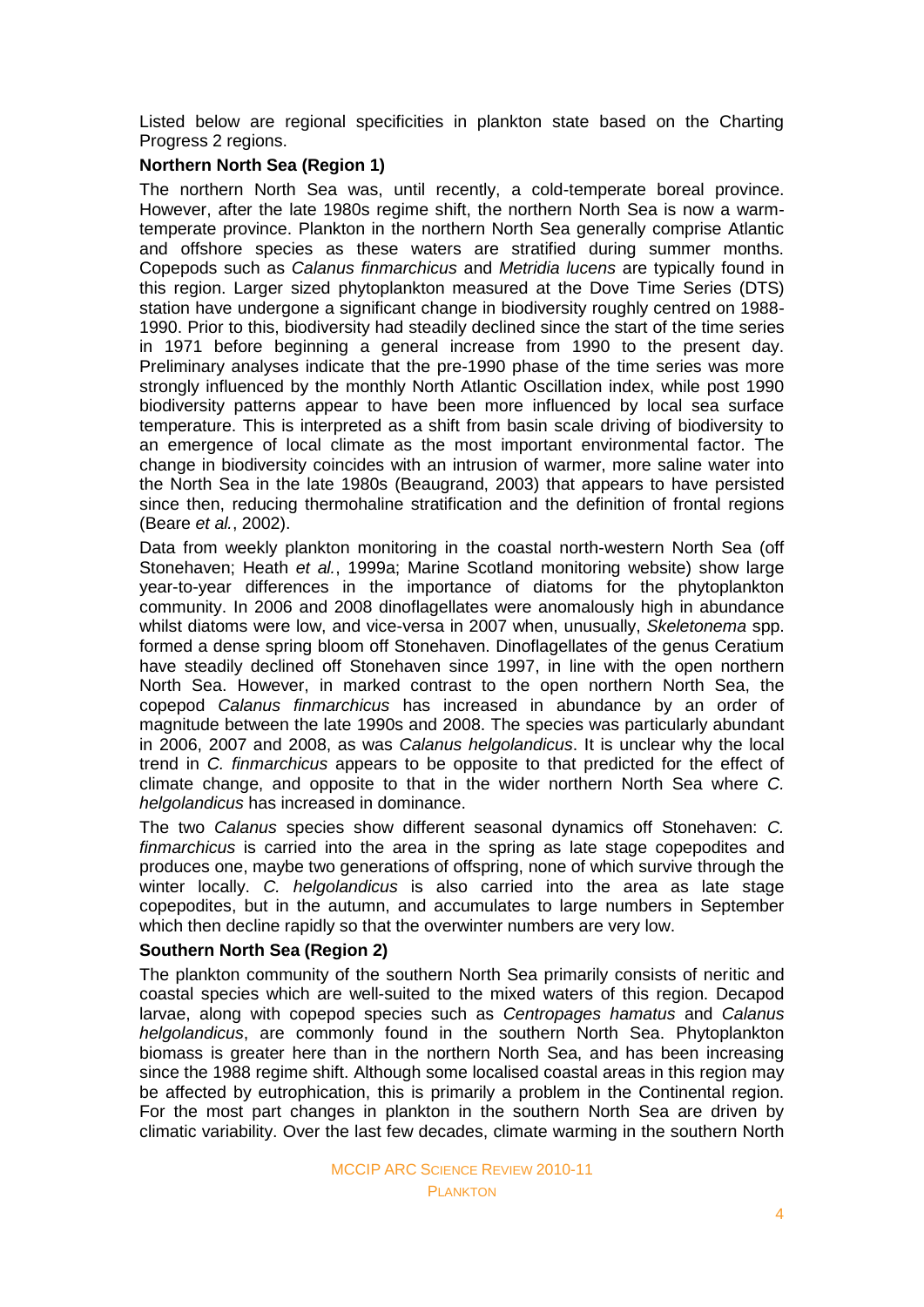Sea has been noticeably faster than in the northern North Sea (mainly due to being shallower). This is reflected in the biological response of planktonic organisms; for example, phenological cycles observed in the southern North Sea have moved further forward in time than in the northern North Sea.

## **Eastern Channel (Region 3)**

The Eastern Channel is dominated by neritic and coastal species and a large proportion of the zooplankton biomass is made up of meroplanktonic organisms (organisms that have part of their life-cycle as plankton) and small copepods. The Eastern Channel is marked by generally lower primary production than the southern North Sea.

## **Western Channel & Celtic Sea (Region 4)**

The Western Channel and Celtic Sea region is more temperate than the North Sea, and is characterised by annual mean SST of above 12 °C. The late 1980s regime shift was less pronounced in this region, as the mean SST here was already above the critical thermal boundary of 9-10 °C. The Channel portion of this region is distinguished by high numbers of decapod larvae within the plankton community. Further offshore into the Celtic Sea, this area is characterised by high plankton productivity and large populations of *Calanus helgolandicus*. A number of important long-term plankton monitoring sites are located in this region and were responsible for observing a multi-decadal climate oscillation known as the Russell Cycle.

## **Irish Sea (Region 5)**

The plankton community in the Irish Sea contains warm-temperate Atlantic and offshore species and its composition is influenced by the region's hydrological regime (mixed in the winter and stratified during summer). Like the North-East Atlantic as a whole, Irish Sea plankton are primarily regulated by the sea's hydroclimatic regime. However, some coastal regions of the Irish Sea, such as Liverpool Bay, have elevated phytoplankton biomass levels that have been attributed to nutrient enrichment (Gowen *et al.,* (2000)). Although nutrient concentrations in some localised areas are elevated, for the most part the Irish Sea has not experienced: a) trends in the frequency of *Phaeocystis* spp. blooms and occurrence of toxin producing algae; b) changes in the dominant life form of pelagic primary producers and c) oxygen depletion in nearshore and open waters of the Irish Sea (except the seasonally isolated western Irish Sea bottom water); this suggests that widespread anthropogenic eutrophication has not impacted the Irish Sea at a regional scale.

## **Minches and western Scotland (Region 6)**

The Minches and western Scotland region consists of transitional waters which, like the Irish Sea, are mixed during winter and stratified during summer. In addition the region receives freshwater runoff from the Highlands of Scotland via the many fjords along the mainland coast and islands. In general, the plankton community in this region consists of cold-temperate boreal species. Apart from regular HAB monitoring in coastal areas, this region as a whole is poorly monitored. However, there is a well supported plankton time-series monitoring site in Loch Ewe (Marine Scotland monitoring website), and an autonomous monitoring buoy is seasonally deployed in Loch Torridon. Some of the fjords of the Scottish mainland contain distinctive plankton communities which are markedly different from the open coastal waters, and may represent geological relicts. For example Loch Etive supports a persistent population of *Calanus finmarchicus*, despite the fact that the species has declined in the open coastal waters in line with the wider shelf. Such isolated relict populations are clearly vulnerable to climate change.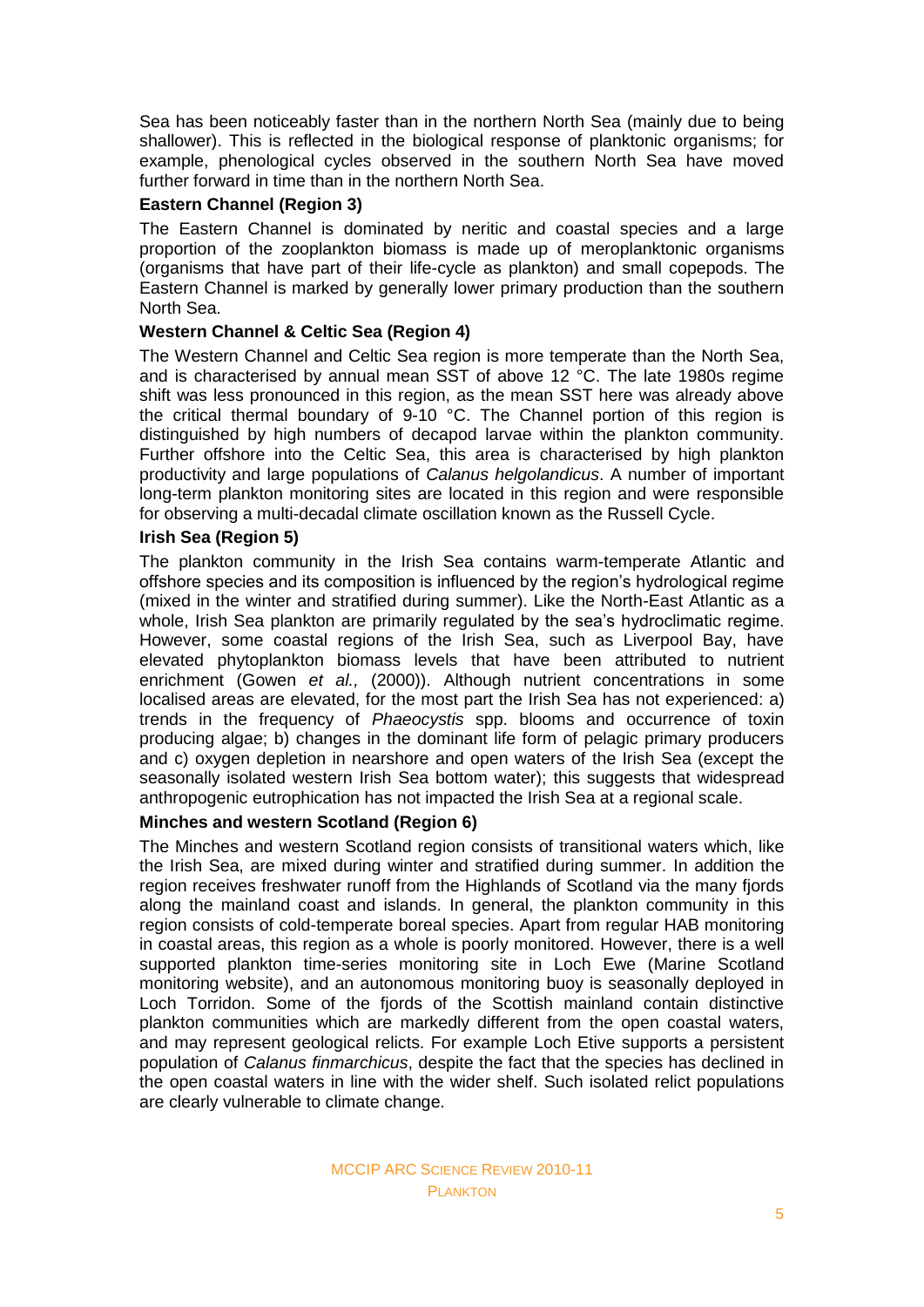## **Scottish Continental Shelf (Region 7)**

Like the Minches and western Scotland region the Scottish Continental Shelf consists of transitional waters which are mixed during winter and stratified during summer. In general, the plankton community in this region consists of cold-temperate boreal species and includes Atlantic and offshore species as well as some shelf species. No long-term time-series are available for inshore areas, however the CPR survey monitors offshore regions. This region is a particularly productive shelf system, especially around the Orkney and Shetland Islands.

## **Atlantic Northwest approaches, Rockall Bank and Trough and Faroe-Shetland Channel (Region 8)**

The Rockall Bank and Trough area is oceanic in nature and the plankton consist of both warm-temperate oceanic species as well as cold-boreal species. As this region in on the cusp of the warm-temperate and cold-boreal marine provinces, biogeographical shifts have occurred more rapidly here than in any other region due to advective processes. This region is highly biodiverse because of the higher proportion of warm-temperate species and occasional sub-tropical incursions. The Rockall Bank and Trough region is also characterised by high primary productivity and high zooplankton biomass. It is thought that mesoscale eddies within this region play an important role in maintaining high productivity. The offshore oceanic region is characterised by high productivity, particularly along the continental shelf edge. The shelf edge current and North Atlantic current extend into this region bringing more southerly distributed species to the area.

The Faroe-Shetland area is more complex. The upper 500m of the water column has its origins in the Rockall Trough and poleward flowing North Atlantic Current, and this is reflected in the plankton community. However, below 600m depth in the Faroe-Shetland Channel and Faroe-Bank Channel, there is a counter-flow of cold, less saline water from the deep Norwegian Sea into the Atlantic. This water has its origins in the Arctic and temperatures decline to below 0ºC. Here, the plankton community is entirely different. Zooplankton are scarce at these depths during the summer and few diel migrating species enter these waters. But, in the winter, abundance of zooplankton is high, comprising mainly overwintering stages of the ecologically important copepod *Calanus finmarchicus*, and the Arctic copepod *Calanus hyperboreus* (Heath *et al.,* 1999b). Few fish or euphausids enter these cold deep waters, so the overwintering copepods are effectively in a refuge from predation. The overwintering *C. finmarchicus* in the Faroe-Shetland Channel are thought to be an important seeding area for productive summer populations in the northern North Sea, since a proportion are carried onto the NW Scottish shelf when they migrate back to the surface waters in the spring. Hydrographic conditions in the Faroe-Shetland Channel have been monitored at least annually since the early 1900s, and monitoring of C. finmarchicus abundance was added to the sampling in the mid-1990s. Since the 1960s, the volume of Arctic water in the Channel has fluctuated by ±10% around a declining trend. Fluctuations have shown a weak inverse relation to the North Atlantic Oscillation Index. However, the concentration of overwintering *C. finmarchicus* in the Arctic water has shown no declining trend since 1990, and in fact was at a peak in winter 2008/09. It is likely that the overwintering copepods in the Channel reflect were produced during the preceding summer at higher latitudes in the Norwegian Sea, and then carried south during the winter.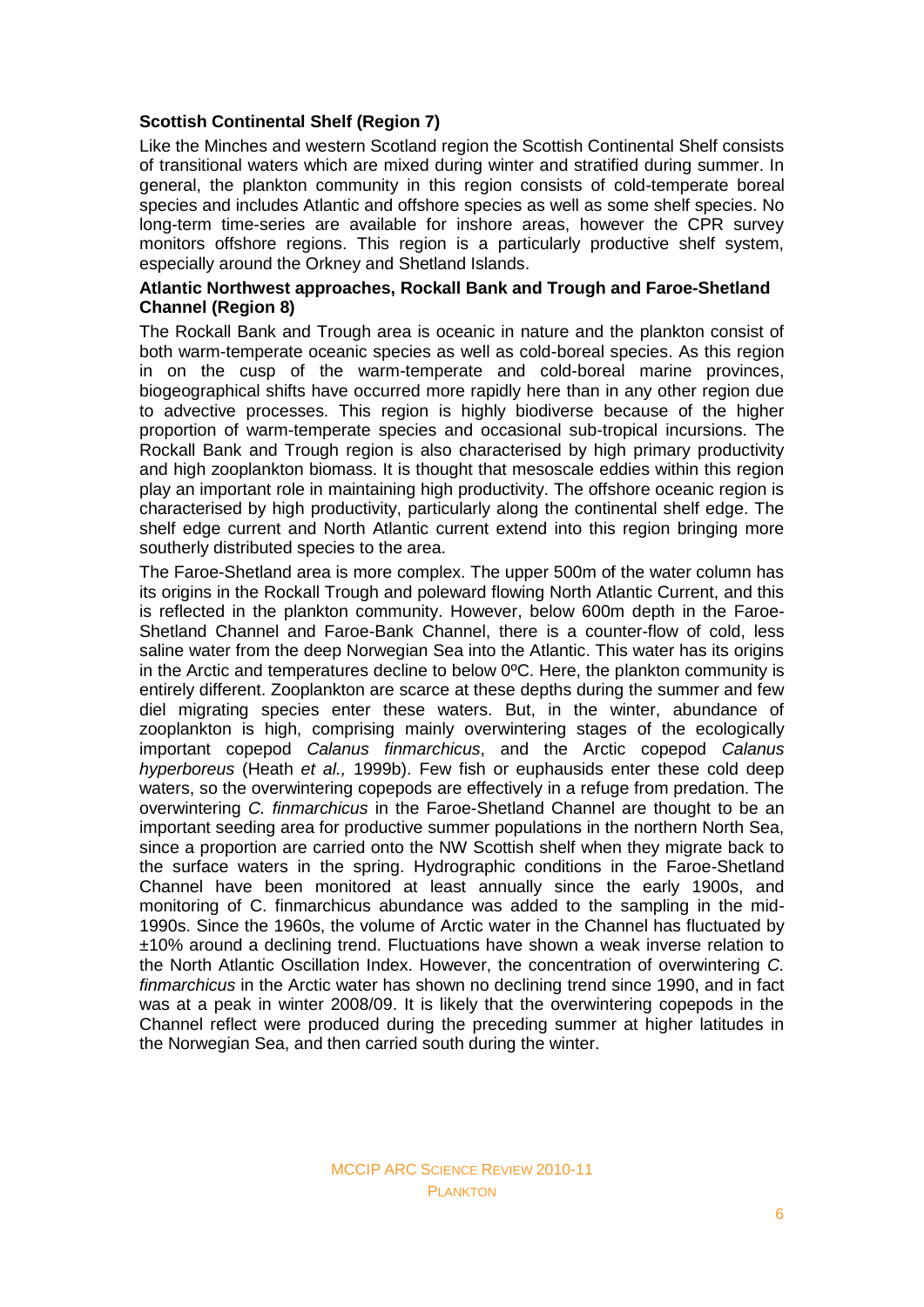## **2. What could happen in the future?**

Regional climate warming and hydro-climatic variability has had, and is continuing to have, a major effect on the plankton in Northern European seas. Future warming is likely to alter the geographical distribution of primary and secondary plankton production (0-5 yrs), affecting ecosystem services such as oxygen production, carbon sequestration and biogeochemical cycling (20-50 yrs). These changes may place additional stress on already-depleted fish stocks as well as have consequences for mammal and seabird populations. Ocean acidification may become a problem in the future (50-100 yrs) and has the potential to affect the process of calcification and therefore certain organisms such as molluscs and components of the plankton may be particularly vulnerable to future  $CO<sub>2</sub>$  emissions (Feely *et al.*, 2004). Potentially, chemical changes to the oceans and its effect on the biology of the oceans could reduce their ability to absorb additional  $CO<sub>2</sub>$  from the atmosphere which in turn could affect the rate and scale of global warming.

The UKCP09 scenario variables that will most affect plankton are SST and stratification, however, in some small-scale coastal regions freshwater run-off may also play an important role. As SST warms the geographical distribution of primary and secondary plankton production is likely to be impacted, affecting ecosystem services such as oxygen production, carbon sequestration through ocean acidification and biogeochemical cycling (20-50 yrs). Changes in phenology and biogeographical changes in plankton community composition leading to whole ecosystem shifts are likely to result. Increased length of stratification period is expected to affect phytoplankton community composition through physical means as well as through changes in nutrient cycling as flagellates are generally better suited than diatoms for the predicted stratified nutrient-depleted conditions. There is also some very recent evidence from the CPR survey that warming temperatures decrease the size of the plankton community (for both phytoplankton and zooplankton). A smaller sized community will lead to more regeneration of carbon within the surface layers and it is presumed carbon sequestration to the deep ocean will be less efficient. In summary, these changes in the plankton community may place additional stress on already-depleted fish stocks as well as having consequences for mammal and seabird populations.



## **3. Confidence in the science**

There is a medium to high level of confidence in what is happening to the plankton now based on information from the Continuous Plankton Recorder survey and corroborated through smaller-scale surveys and satellite observations. For example, changes in the biogeography and phenology of plankton are highly significantly correlated with Northern Hemisphere Temperature changes.

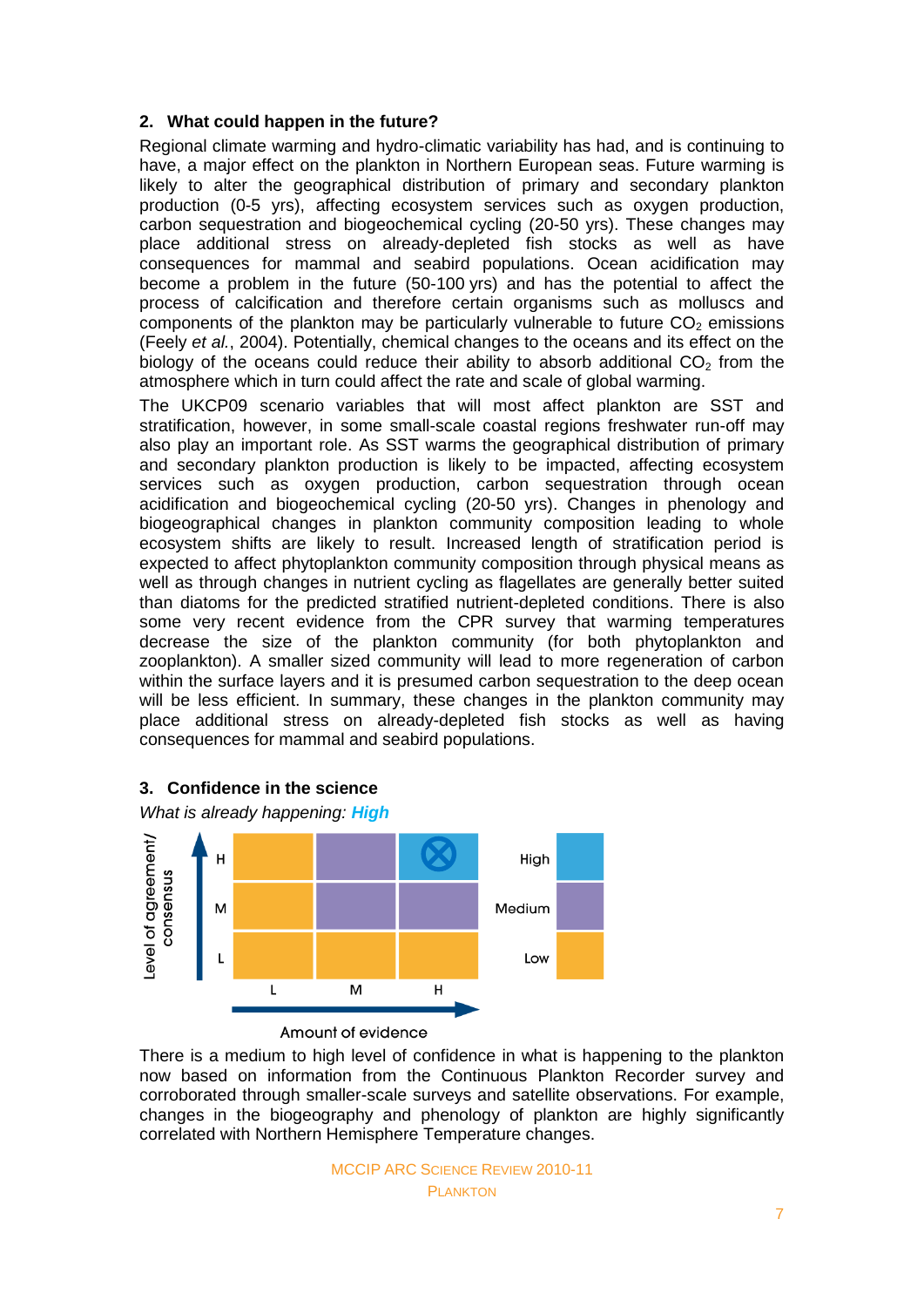*What could happen: Low*



Amount of evidence

We are less (medium to low) confident of future scenarios, however, we have a good understanding of how plankton are influenced by changes in key hydrological variables represented in the scenarios such as water-column stability changes and increasing sea surface temperature. SAHFOS are currently using new habitat niche modeling techniques to predict these changes with more confidence.

## **4. Knowledge gaps**

The top priority knowledge gaps that need to be addressed in the short term to provide better advice to be given to policy makers are:

- Understanding and predicting rapid and abrupt ecosystem shifts.  $\bullet$
- Mechanistic links between climate warming, plankton and fisheries (and other higher trophic levels such as seabirds) to form a predictive capacity.
- Understanding the rate of genetic adaptation to climate change impacts.  $\bullet$
- Identifying species or communities particularly vulnerable to climate change impacts.
- Understanding the processes involved in the biological pump and quantifying its  $\bullet$ global spatial and temporal variability.
- Determining the mechanisms behind observed temperature increases off the continental margins of Europe including advective processes and their effect on Northern European Seas.
- Filling major gaps in the coverage of physical, chemical and biological  $\bullet$ measurements in pelagic ecosystems in the global oceans in particular the Arctic Oceans and Nordic Seas.

## **5. Socio-economic impacts**

Changes in the plankton are thought to have had major impacts on commercial fish stocks around the UK and the general carrying capacity and health of marine ecosystems. For example, the decline in gadoid biomass, especially cod, has been linked with plankton, and has also been correlated with the marked reduction in returns of salmon to home waters, although causal mechanisms are not yet clear (Beaugrand *et al.*, 2003; Beaugrand & Reid, 2003). A climate link has also been established between plankton, sandeels and seabirds (Frederiksen *et al.*, 2006).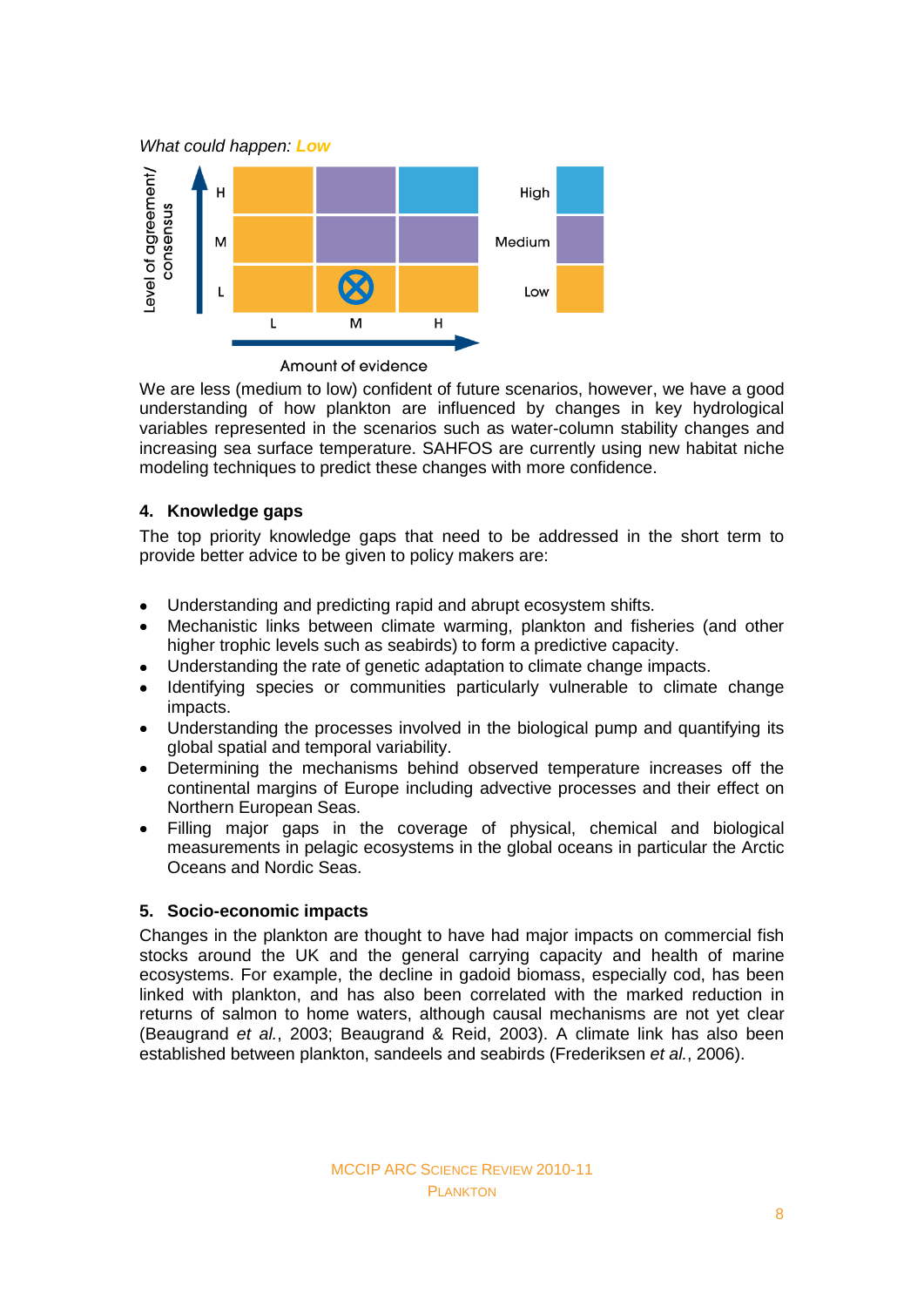### **6. References**

- Alheit J, Mollmann C, Dutz J, Kornilovs G, Loewe P, Mohrholz V, Wasmund N (2005) Synchronous ecological regime shifts in the central Baltic and the North Sea in the late 1980s. *ICES J Mar Sci*, **62**,1205-1215
- Beare DJ, Batten S, Edwards M and Reid DG 2002 Prevalence of boreal Atlantic, temperate Atlantic and neritic zooplankton in the North Sea between 1958 and 1998 in relation to temperature, salinity, stratification intensity and Atlantic inflow. *Journal of Sea Research*, **48**, 29-49
- Beaugrand G, Edwards M, Brander K, Luczak C and Ibanez F (2008) Causes and projections of abrupt climate-driven ecosystem shifts in the North Atlantic. *Ecology Letters*, **11**(11), 1157-1168
- Beaugrand G (2004) The North Sea regime shift: evidence, causes, mechanisms and consequences. *Prog Oceanogr,* **60**, 245-262
- Beaugrand G (2003) Long-term changes in copepod abundance and diversity in the northeast Atlantic in relation to fluctuations in the hydroclimatic environment. *Fisheries Oceanography*, **12**, 270-283
- Beaugrand G, Brander KM, Lindley JA, Souissi S, Reid PC (2003) Plankton effect on cod recruitment in the North Sea. *Nature,* **426**, 661-664
- Beaugrand G, Reid PC (2003) Long-term changes in phytoplankton, zooplankton and salmon related to climate. *Global Change Biology*, **9**, 801-817
- Beaugrand G, Reid PC, Ibanez F, Lindley JA, Edwards M (2002) Reorganization of North Atlantic Marine Copepod Biodiversity and Climate. *Science,* **296**, 1692-1694
- Brander K (2005) Cod recruitment is strongly affected by climate when stock biomass is low. *ICES J Mar Sci*, **62**, 339-343
- Brander K, Blom G, M.F. B, Erzini K, Henderson G, Mackenzie BR, Mendes H, Ribeiro J, Santos AMP, Toresen R (2003) Changes In Fish Distribution In The Eastern North Atlantic: Are We Seeing A Coherent Response To Changing Temperature? *ICES Marine Science Symposia*, **219**, 261-270
- Edwards M, Beaugrand G, Reid PC, Rowden AA, Jones MB (2002) Ocean climate anomalies and the ecology of the North Sea. *Marine Ecology-Progress Series*, **239**, 1-10
- Edwards M, Johns DG, Leterme SC, Svendsen E, Richardson AJ (2006) Regional climate change and harmful algal blooms in the northeast Atlantic. *Limnol Oceanogr,* **51**, 820-829
- Edwards M, Licandro P, Johns DG, John AWG, Stevens DP (2007) Ecological Status Report: results from the CPR survey 2004/2005. SAHFOS Technical Report 4:1-8
- Edwards M, Reid P, Planque B (2001) Long-term and regional variability of phytoplankton biomass in the Northeast Atlantic (1960-1995). *ICES J Mar Sci*, **58**, 39-49
- Edwards M, Richardson AJ (2004) Impact of climate change on marine pelagic phenology and trophic mismatch. *Nature*, **430**, 881-884
- Feely RA, Sabine CL, Lee K, Berelson W, Kleypas J, Fabry VJ, Millero FJ (2004) Impact of Anthropogenic CO<sub>2</sub> on the CaCO<sub>3</sub> System in the Oceans. *Science* 305, 362-366
- Frederiksen M, Edwards M, Richardson AJ, Halliday NC and Wanless S (2006) From plankton to top predators: bottom-up control of a marine food web across four trophic levels. *Journal of Animal Ecology*, **75**, 1259-1268
- Genner MJ, Sims DW, Wearmouth VJ, Southall EJ, Southward AJ, Henderson PA, Hawkins SJ (2004) Regional climatic warming drives long-term community changes of British marine fish. *Proc R Soc Lond, Ser B: Biol Sci*, **271**, 655-661
- Gowen RJ, Mills DK, Trimmer M and Nedwell DB (2000) Production and its fate in two coastal regions of the Irish Sea: the influence of anthropogenic nutrients. *Marine Ecology - Progress Series*, **208**, 51-64.
- Heath, M.R., Adams, R.D., Brown, F., Dunn, J., Fraser, S., Hay, S.J., Kelly, M.C., MacDonald, E.M., Robertson, M.R., Robinson, S., Wilson, C. (1999a). Plankton monitoring off the east coast of Scotland in 1997 and 1998. *Fisheries Research Services Report* 13/99. http://www.frs-scotland.gov.uk/Uploads/Documents/frsr1399.pdf

MCCIP ARC SCIENCE REVIEW 2010-11